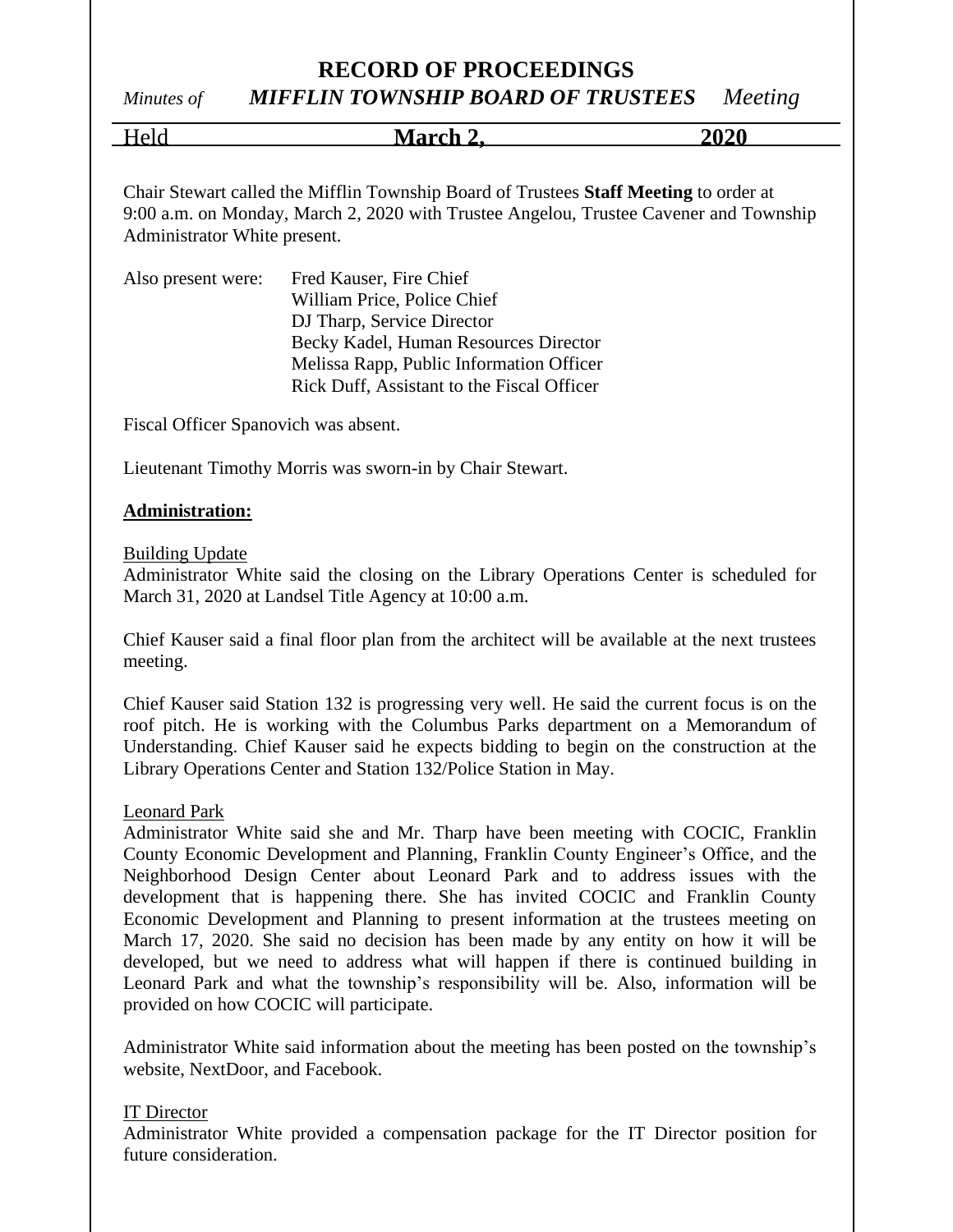# *Minutes of MIFFLIN TOWNSHIP BOARD OF TRUSTEES Meeting*

Held **March 2, 2020**

## **Police:**

#### Levy

Chief Price said he continues to promote the police levy. He said he and Chief Kauser will attend the community meeting tonight at the Centenary Methodist Church.

#### Insurance for Part-time Officers

Chief Price said he has been working with Ms. Kadel and Mr. Hastings. Mr. Hastings is researching questions and he plans to regroup this week.

#### Hiring

Chief Price said he does not have any applications.

#### Drake Road

Chief Price said a couple citations have been written for speeding. He said his officers are working on traffic enforcement. Chief Price said the speed trailer was helpful but has been returned. He said Mr. Tharp received a complaint about the condition of the road and the caller said there was no way anyone could speed on the road due to its condition.

#### **Human Resources:**

#### Total Compensation Statement

Ms. Kadel said the Total Compensation Statements were mailed out and should have been received.

#### Parental Leave Policy

Ms. Kadel said a decision on the Parental Leave Policy amendment has not been made. Chair Stewart requested it be place on the agenda for the March  $17<sup>th</sup>$  meeting for a vote.

#### FMLA Vendor

Ms. Kadel has not sought a new vendor yet. Chair Stewart suggested inquiring of a referral from out legal counsel.

#### Delta Dental

Ms. Kadel said Delta Dental has issued an alternative ID for all employees in lieu of using their Social Security numbers. Ms. Kadel said she plans to create a memo explaining to the employees how to use the alternative ID; it will be each employee's decision to do so. The trustees requested Ms. Kadel research if the social security numbers could be removed entirely.

#### Supervisory Training

Ms. Kadel said she does not have an update on this due to her workload.

#### Benefits Administration

Ms. Kadel said Paycor offers products beyond payroll and is interested in Paycor's onboarding module and benefits module. Ms. Kadel said the benefits module will provide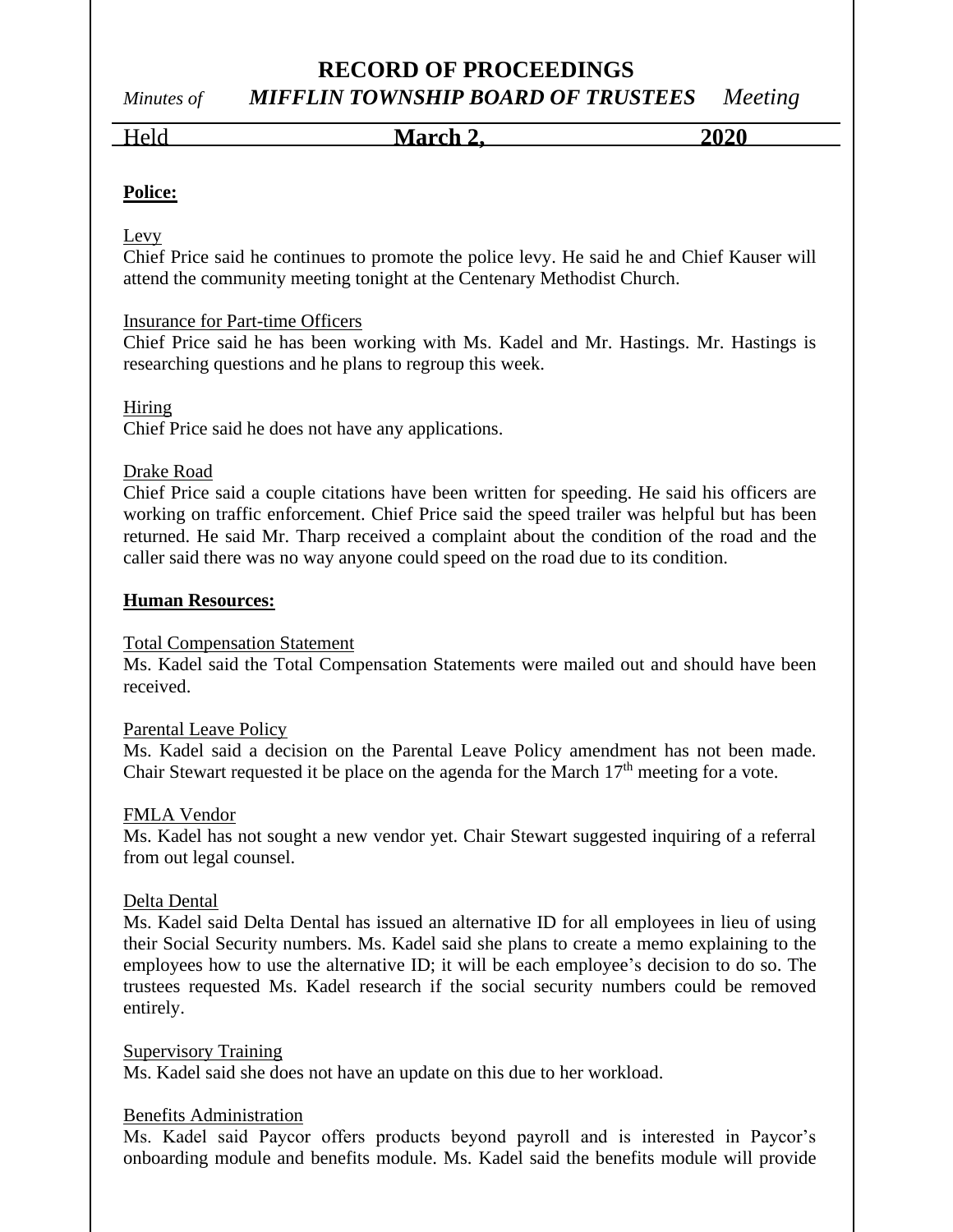# *Minutes of MIFFLIN TOWNSHIP BOARD OF TRUSTEES Meeting*

Held **March 2, 2020**

reporting that currently cannot be easily obtained otherwise. Administrator White said it would provide online Open Enrollment and would provide insurance coverage information; reporting on premiums; and document generation to populate the payroll component. Mr. Duff said it will save time and provide accuracy by not having to manually enter information. Administrator White said it will also connect directly to the insurance carrier if we wish. Ms. Kadel said it is the right time of the year to start this project. She said looking ahead to next year's open enrollment, kinks will be worked out by then.

# **PIO:**

#### Website Redesign/Branding

Ms. Rapp shared an updated sheet containing the three choices of vendors for the website redesign project. She said two of the three declined to provide their overall revenue and was not included on the sheet. Chair Stewart said the relevancy of the revenue question is to determine the stability of the corporation. Mr. Cavener said ongoing support is important as well as customer service. Ms. Rapp and Administrator White said their choice is Brand Logic as they have the best rate, came highly recommended as they "bailed out" Gahanna and MORPC when their websites needed overhauled. Ms. Rapp said they are also a minority-based business.

#### Central Ohio Public Information Officers Network

Ms. Rapp said on March 18<sup>th</sup> she will be hosting other PIOs from within Franklin County, a group called the Central Ohio Public Information Officers Network. A guest speaker from the Ohio Attorney General's Office will be speaking after lunch on public records. She said lunch will be provided.

#### Social Media

Ms. Rapp said information has been posted on the website and in the social media about the levy as well as in *This Week News*, in which an article and video feature Chief Kauser promoting the levy. Ms. Rapp said signage is also being used to promote the levy.

#### Communications Intern

Ms. Rapp said she has interviewed the intern from MORPC. She said the township has offered her part-time employment and is awaiting her decision.

#### **Service:**

#### Drake Road

Mr. Tharp said he is working on the Small Government Grant for the Drake Road improvements with the Franklin County Engineers Office.

#### New Shared Service Vehicle

Mr. Tharp said he is considering replacing the Chevy Equinox service department vehicle due to escalating mechanical issues. He said he is contemplating purchasing a new van or small pickup truck which would also be shared with Administration. Mr. Tharp said he would evaluate a few options and return to the board with them.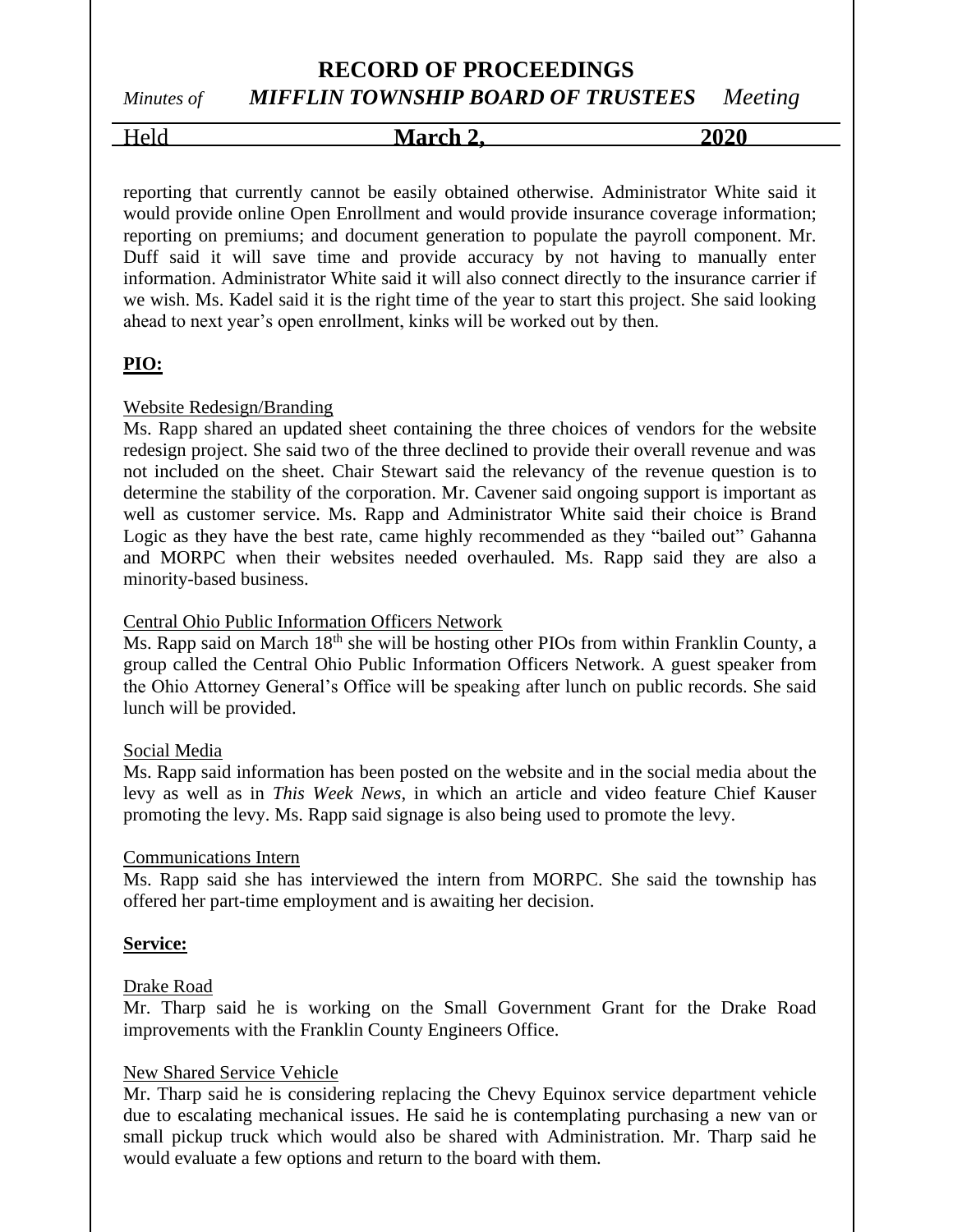# **RECORD OF PROCEEDINGS** *Minutes of MIFFLIN TOWNSHIP BOARD OF TRUSTEES Meeting*

# Held **March 2, 2020**

#### Hiring

Mr. Tharp requested the hiring of Marcus "Tyler" Cobb for the Service Specialist 1 position at \$17.71 per hour, effective today, March 2, 2020. Mr. Tharp said he comes with necessary experience and is in the process of obtaining his CDL.

#### **Res. 50-20 Approve the hiring of Marcus "Tyler" Cobb for the Service Specialist 1 position at \$17.71 per hour, effective March 2, 2020.**

Mr. Cavener moved to approve the hiring of Marcus "Tyler" Cobb for the Service Specialist 1 position at \$17.71 per hour, effective March 2, 2020. Mr. Angelou seconded. All voted yea. Motion carried.

Mr. Tharp said he plans to request a pay raise for the part-time cemetery records employee Kristina Kuhn from \$15 per hour to \$18 per hour. He said it has been two years since her last pay raise. He said rather than paying her wage from the General Fund as done in the past, he would like to split the cost of her wage between General and Cemetery.

#### **Fire:**

#### Fire Levy

Chief Kauser said the fire levy is going well. He said he is looking for donations to help fund mailers.

#### Facility Updates

Chief Kauser said he returned the contracts to the architect. He said the revised contracts should be here in time for the next trustees meeting for finalization.

Chief Kauser said he received Mr. Kneeland's resignation as he had to come off of the payroll by the end of the month. He said the Mr. Kneeland completed his work up to this point on the network for the 911 system. Mr. Kneeland may need to return in  $60 - 90$  days to work on other issues.

#### Station 131 and 134

Chief Kauser said he is continuing to work with the City of Gahanna on the required approvals, including the concrete and signage for both.

Chief Kauser said he has begun planning for the operating levy for 2022. He said during the process, he will look at staffing levels, payroll costs, capital improvements, etc. over the next 10 years. He said he expects the levy to provide for the next  $7 - 8$  years.

Chief Kauser said a strategic planning workshop would be helpful for necessary projections. There was some discussion about the Chief's vision for the future equipment and staffing needs of the fire department.